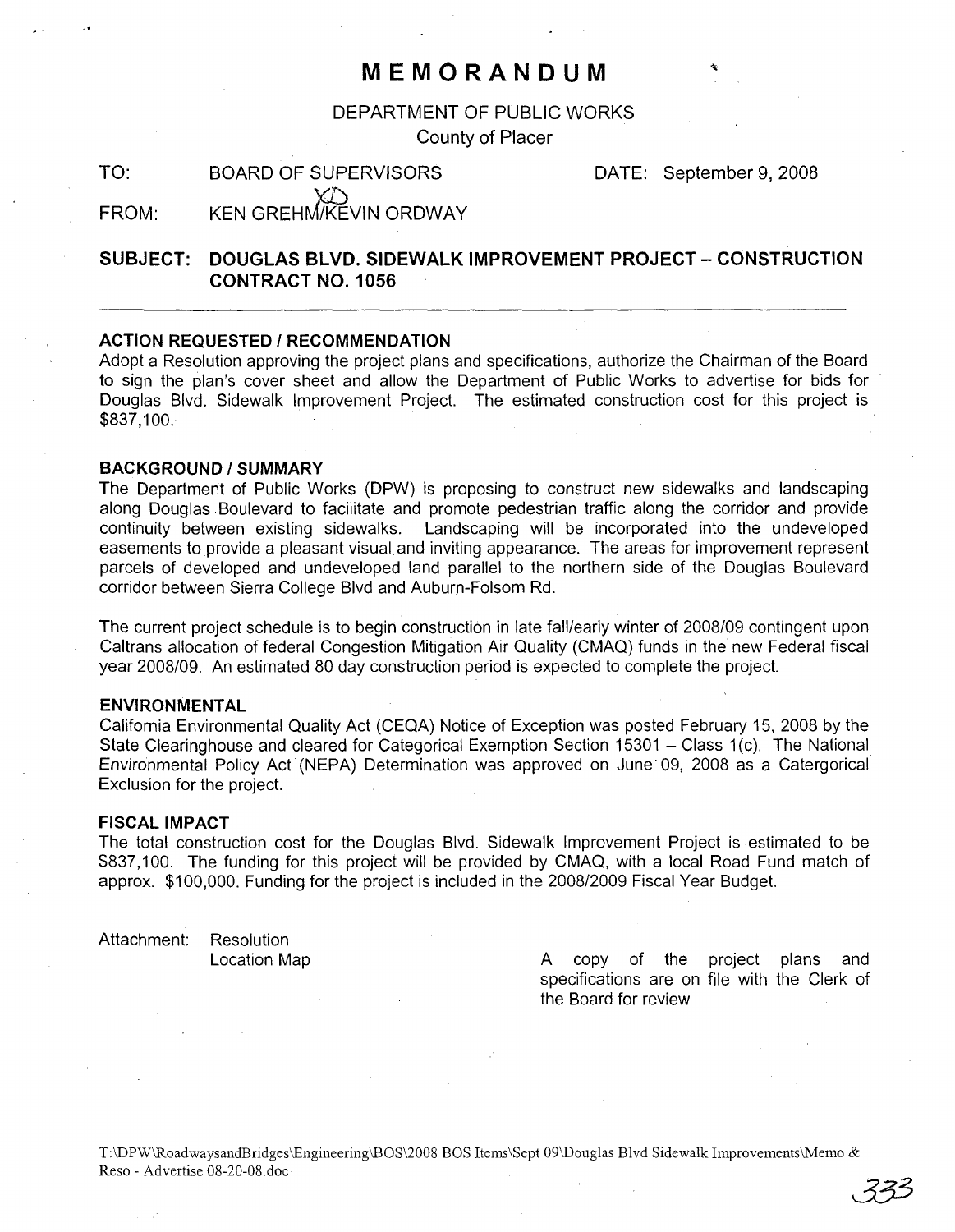# **Before the Board of Supervisors County of Placer, State of California**

In the matter of: A RESOLUTION APPROVING THE PLANS AND SPECIFICATIONS; AUTHORIZING THE CHAIRMAN OF THE BOARD TO SIGN THE COVER SHEET, AUTHORIZING THE DEPARTMENT OF PUBLIC WORKS TO ADVERTISE FOR BIDS FOR THE DOUGLAS BLVD. SIDEWALK IMPROVEMENT PROJECT CONSTRUCTION CONTRACT NO. 1056

Resol. No: .

Ord. No: ..

First Reading: ..

The following RESOLUTION was duly passed by the Board of Supervisors

of the County of Placer at a regular meeting held \_

by the following vote on roll call:

Ayes:

Noes:

Absent:

Signed and approved by me after its passage.

Attest: Clerk of said Board Chairman, Board of Supervisors

BE IT HEREBY RESOLVED by the Board of Supervisors of the County of Placer, State of California, that this Board approves the contract plans and specifications; authorizes the Chairman of the Board to sign the contract plan's cover sheet; and authorizes the Department of Public Works to advertise for bids for the Douglas Blvd. Sidewalk Improvements, Contract No. 1056.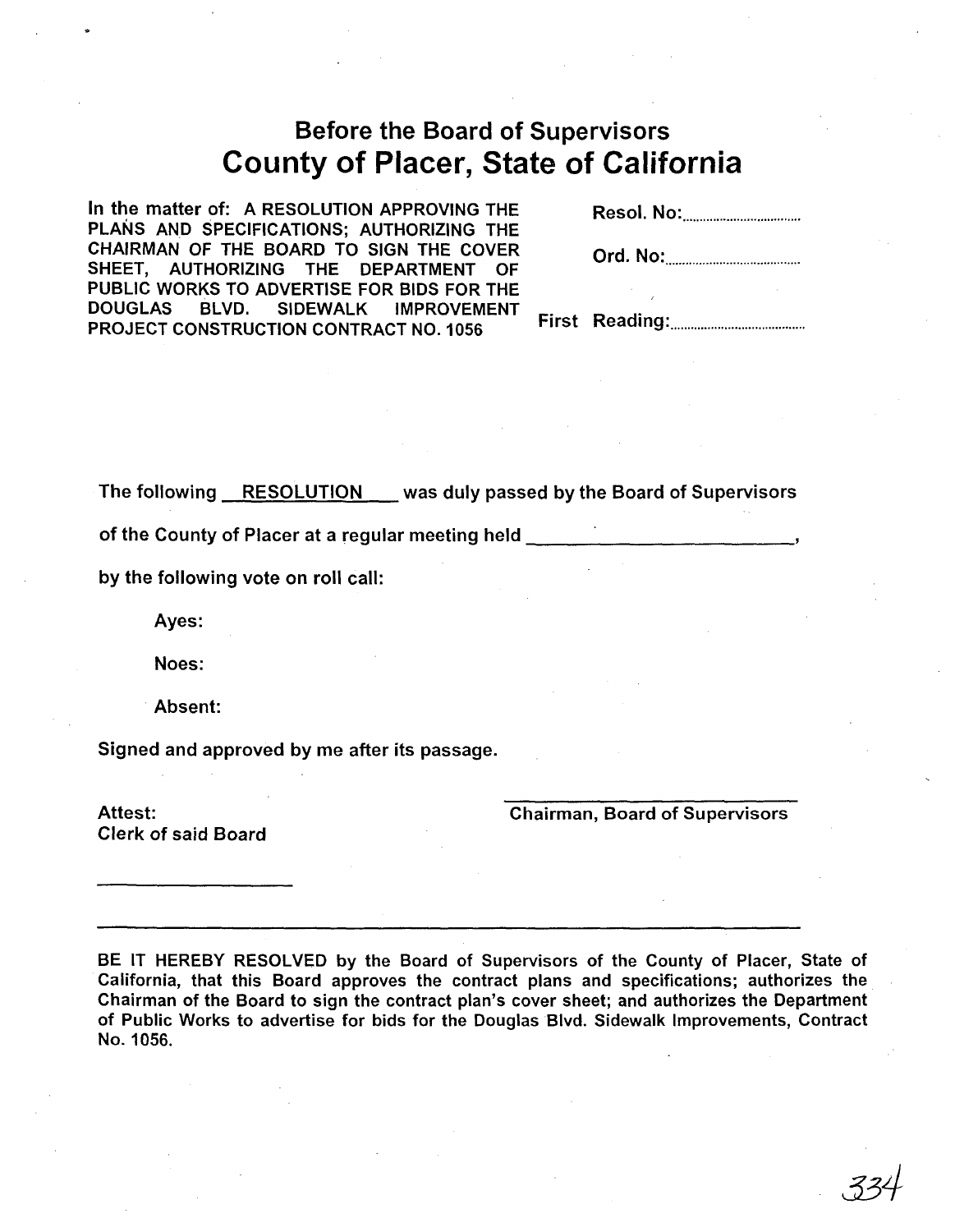